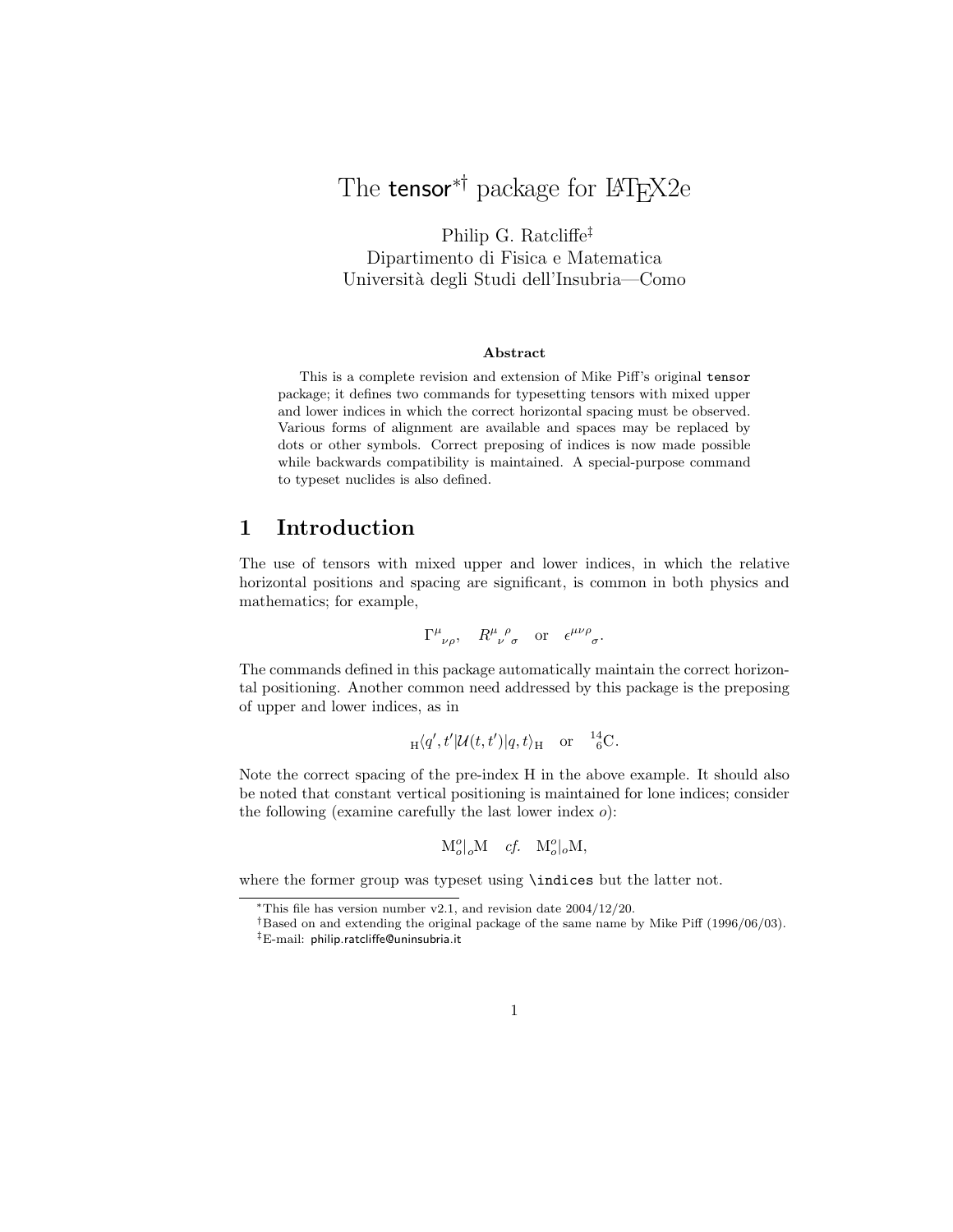### 2 Usage

Two robust math-mode commands, \tensor and \indices, are defined (the first of which remains backward compatible with Mike Piff's original definition). A new, robust text- and math-mode command, \nuclide, is also defined specifically for typesetting nuclides, as in the above example.

#### 2.1 User commands

\indices To produce a mathematical expression (typically a tensor) with mixed upper and lower indices, simply enter  $\{object\}\indices{\^sup_1\}_\sub{sup_1\_\sub{sup_2\}_\sub{sub_2\}... }$ . Thus, in math mode it is sufficient to type, e.g.,

$$
\texttt{M\backslash indices} \{ \texttt{^a_b\backslash \{cd\}_e} \} \quad \text{to obtain} \quad M^a_{\ b\ e}^{\ cd}.
$$

\tensor This variant has been retained in a backward compatible form and considerably extended; the syntax for the previous expression is  $\t{M}^{a_b}(d_e)$ while the resulting output is identical. The extended form of **\tensor** now defined has an optional argument for indices to be placed *before* the tensor, thus:

```
\tensor[^a_b^c_d]{M}{^a_b^c_d} produces a_c^c_d M^a_b^c_d
```
A fairly robust (if somewhat crude) attempt is made to ensure the correct spacing and skew of the preposed indices with respect to the tensor object itself.

\indices\* The two commands have starred forms, which collapse the spacing (i.e., re- \tensor\* turn to standard form). While \indices\* is clearly redundant (and is included merely for symmetry),  $\text{tensor*}$  also *right* justifies the *pre*-index strings, so that, e.g., nuclides may be typeset as follows (though see below for a purpose-built command):

```
\text{C} \tensor*[^{14}_6]{\mathrm{C}}{} produces ^{14}_{6}C.
```
For those familiar with the amsmath package, this is more-or-less a generalisation of (though not intended as a substitute for) the \sideset command (which itself is only valid for objects defined with  $\mathbb{D}$ . Note that to use  $\text{tensor*}$  as a substitute for **\sideset**, it is necessary to insert a **\nolimits** command, thus:

```
\tensor*[^*_*]{\prod\nolimits}{^*_*} produces
                                                     ^*\prod^*.
```
The output appears identical to that of  $\simeq$   $(*^*}{*Y*).$ 

\* argument The \indices\* and \tensor\* forms only, allow a \* to also be placed as the first entry in either index-list argument, causing alignment (left justification) of the successive pairs of upper and lower indices. A warning is issued if a  $*$  appears in an argument string of either non-starred commands. Thus,

 $\tthenscr[M]{*^i_1}_{m_1}^{i_2}_{m_2}^{i_3}_{m_3}^{i_4}_{m_4}$ 

produces

$$
M^{i_1 i_2 i_3 i_4}_{m_1 m_2 m_3 m_4} \quad (cf. \ M^{i_1 i_2 i_3 i_4}_{m_1 m_2 m_3 m_4}).
$$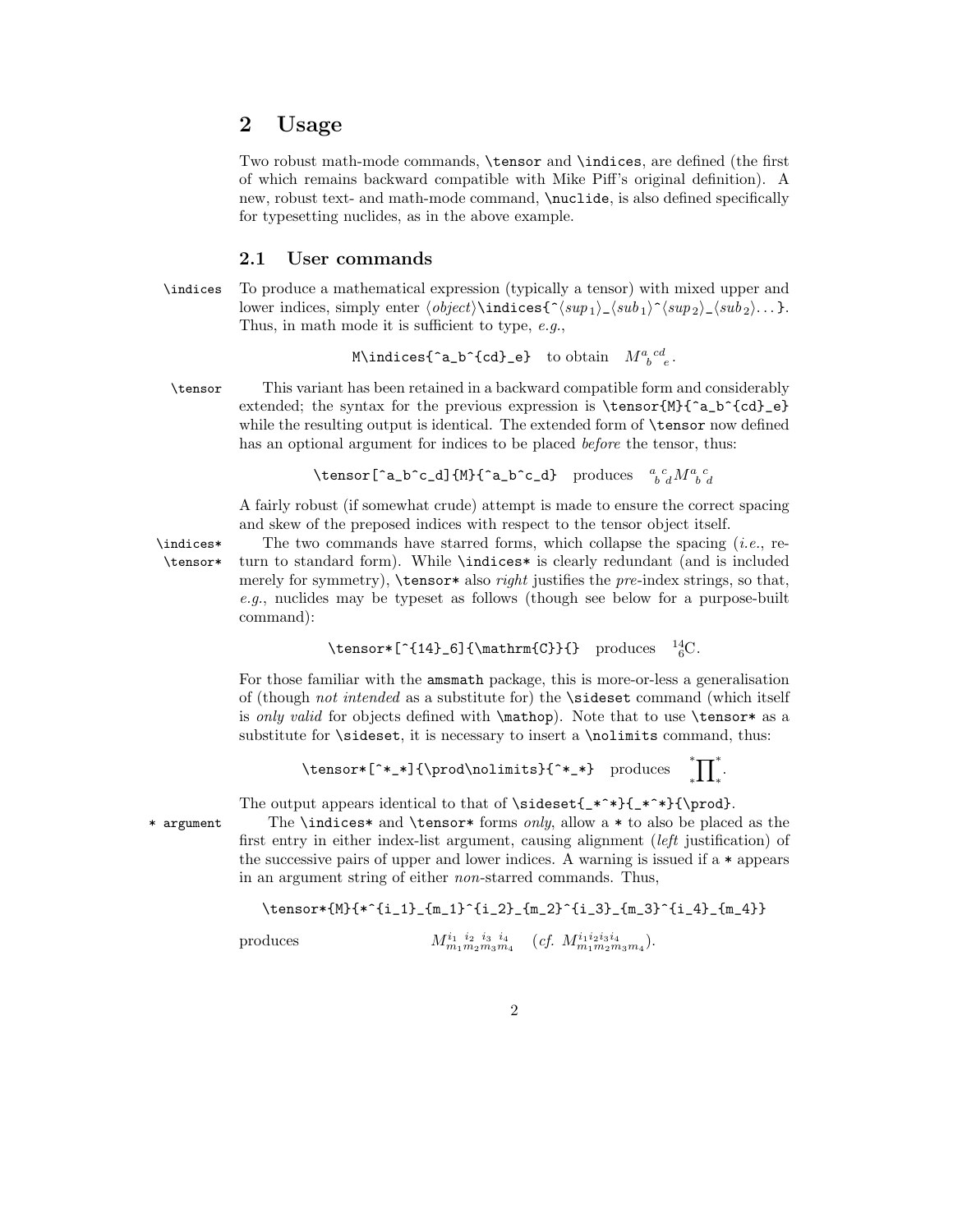Note that no warning is issued for improper pairing of successive indices.

\indexmarker In analogy with the tensind package, the command \indexmarker (by default empty) may redefined (using \renewcommand) to introduce a visible place marker for the index spaces (though not all tensind functionality is reproduced here); a simple possibility is \renewcommand\indexmarker{\cdot},

after which,

\tensor{M}{^a\_b^c\_d}

produces

 $\begin{array}{cc} a \cdot c \cdot b \cdot d \end{array}$  instead of  $M^a_{\ b}{}^c_{\ d}$ 

\nuclide This command, available in both math and text modes, is defined with the same purpose and result as the \isotope command (from the package of the same name). The syntax is

 $\{\nabla \lambda\}[\nabla \alpha s \, no.]\n{\langle \alpha s \rangle\}.\n]$ 

Thus, the earlier example of  $^{14}_{6}$ C is obtained with \nuclide[14][6]{C} while  $\nu$ clide[4][2]{\alpha} gives  $\frac{4}{2}\alpha$ . As indicated by the square brackets, the  $\langle mass\ no.\rangle$  and  $\langle atomic\ no.\rangle$  arguments are optional. Note that there is a little more space (1mu) between the numbers and the chemical symbol than appears in the example constructed manually with \tensor\*.

All the above-defined commands may be used recursively, *i.e.*, a **\tensor** may occur as an index to another \tensor and should behave according to the current superscript–subscript level. Where useful, user commands are defined as 'robust'; thus, they may appear as arguments to  $\c{a}$ ,  $\s{a}$ 

\nuclideFont By default, the font for \nuclide is \mathrm, but \nuclideFont may be reset with  $\Gamma$  to  $\mathbf{f}, \mathbf{f}$ ,  $\mathbf{f}$  etc., or simply  $\mathbf{f}$  (this last has the chemical symbol font default to \mathit for correct spacing).

### 2.2 Caveats

Grouping of multi-token indices should be performed as normal  $(i.e.,$  via enclosure within a brace pair  $\{\}$ ). Moreover, owing to the method by which index strings are parsed, any index constructs such as \mathrm{H} must also be entirely enclosed in braces, thus: \indices{\_{\mathrm{H}}^x}.

Spacing is not guaranteed to always appear absolutely perfect, especially between pre-pended indices and the tensor object itself. Please also recall, however, that screen viewing often distorts small spaces owing to resolution effects.

### 2.3 External package requirements

No external packages are required.

### 2.4 Package conflicts

There are no known conflicts with any standard LAT<sub>EX</sub>2e packages (a problem with the color package in the first version has now been corrected). However, there is obvious incompatibility with the similar tensind package.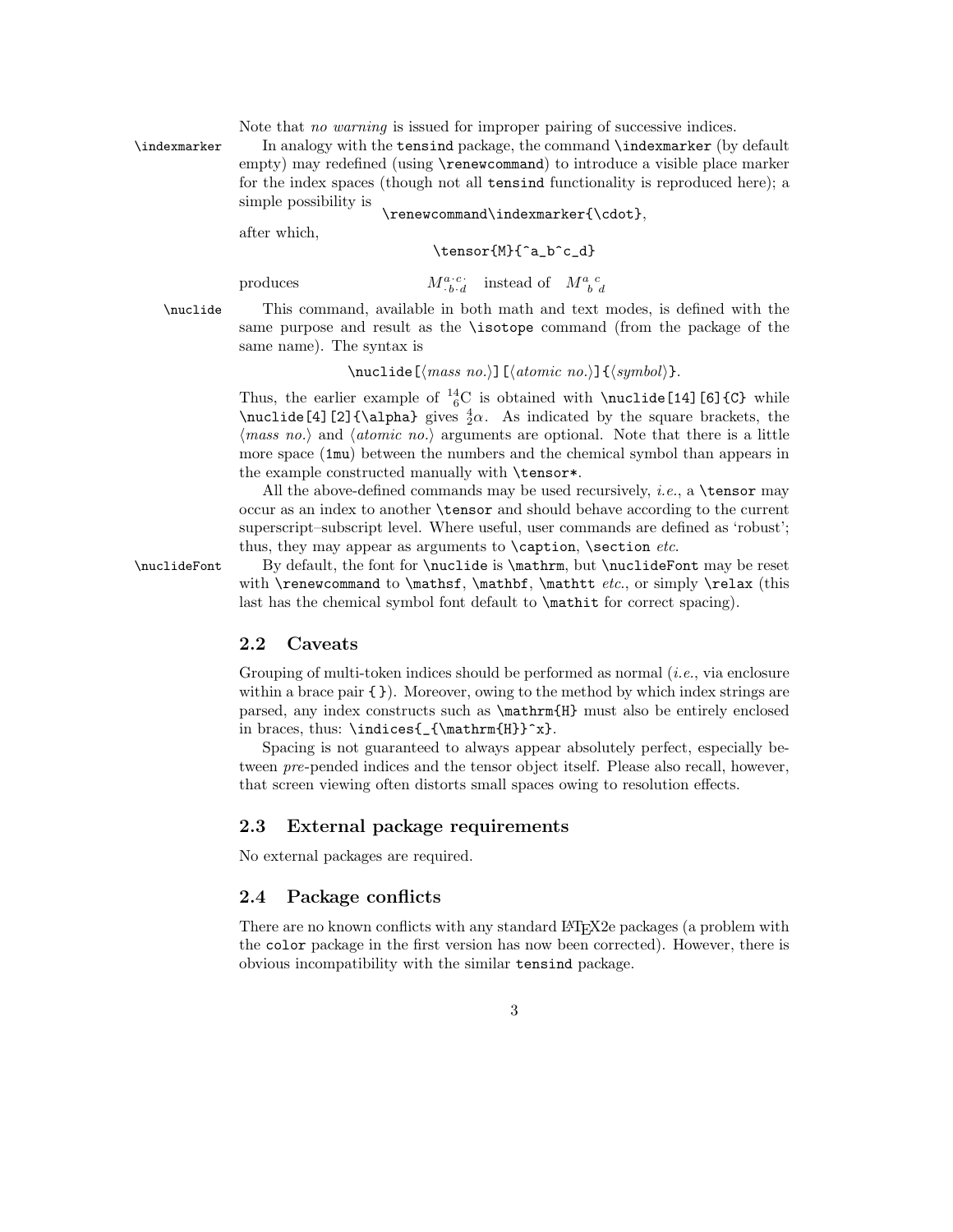## 3 Implementation

### 3.1 User commands

The tensor package now defines three basic user commands:

\tensor The first takes three possible arguments (an optional index string to be preposed, the tensor object, the index string) and also has a starred form, which suppresses spacing (it is backward compatible with Mike Piff's original version).

```
1 \DeclareRobustCommand\tensor{%
2 \tnsr@Prp
3 \@ifstar{\tnsr@Spcfalse\tnsr@Aux}{\tnsr@Spctrue\tnsr@Aux}%
4 }
```
\indices The second command is a "lightweight" form, which is placed immediately following the tensor object, takes just one argument (the index string) and also has a starred form (this command was not present in the original package).

```
5 \DeclareRobustCommand\indices{%
```
6 \tnsr@Prp

```
7 \@ifstar{\tnsr@Spcfalse\ndcs@Aux}{\tnsr@Spctrue\ndcs@Aux}%
```
- 8 }
- \nuclide This additional new command takes one direct argument (an optional mass number) and two indirect arguments (an optional atomic number, the chemical symbol—these last two are handled by auxiliary macros). Since usage is common in text, math mode is ensured.
	- 9 \DeclareRobustCommand\nuclide[1][]{%
	- 10 \ncld@Mno{#1}%
	- 11 \ncld@Aux
	- 12 }
- \nuclideFont This sets the font for \nuclide (the default is \mathrm); it may be redefined as, e.g.,  $\mathbf{, \mathbf{, \mathbf{, \mathbf{, \mathbf{,} \mathbf{,} \mathbf{,} \mathbf{,} \mathbf{,} \mathbf{,} \mathbf{,} \mathbf{,} \mathbf{,} \mathbf{,} \mathbf{,} \mathbf{,} \mathbf{,} \mathbf{,} \mathbf{,} \mathbf{,} \mathbf{,} \mathbf{,} \mathbf{,} \mathbf{,} \mathbf{,} \mathbf{,} \mathbf{,} \mathbf{,} \mathbf{,} \mathbf{,} \mathbf{,} \mathbf{,} \mathbf{,} \mathbf{,} \mathbf{,} \mathbf{,} \math$ has the chemical symbol font default to  $\mathcal{F}$  and for correct spacing).

13 \newcommand\nuclideFont{\mathrm}

### 3.2 Internal token registers

\tnsr@Sps The token registers that hold the upper and lower index strings, and the most \tnsr@Sbs recent upper and lower index elements respectively:

```
\tnsr@Spe
          14 \newtoks\tnsr@Sps
```

```
\tnsr@Sbe
15 \newtoks\tnsr@Sbs
```
- 16 \newtoks\tnsr@Spe
- 17 \newtoks\tnsr@Sbe
- \ncld@Mno This token register temporarily holds the mass number for \nuclide. 18 \newtoks\ncld@Mno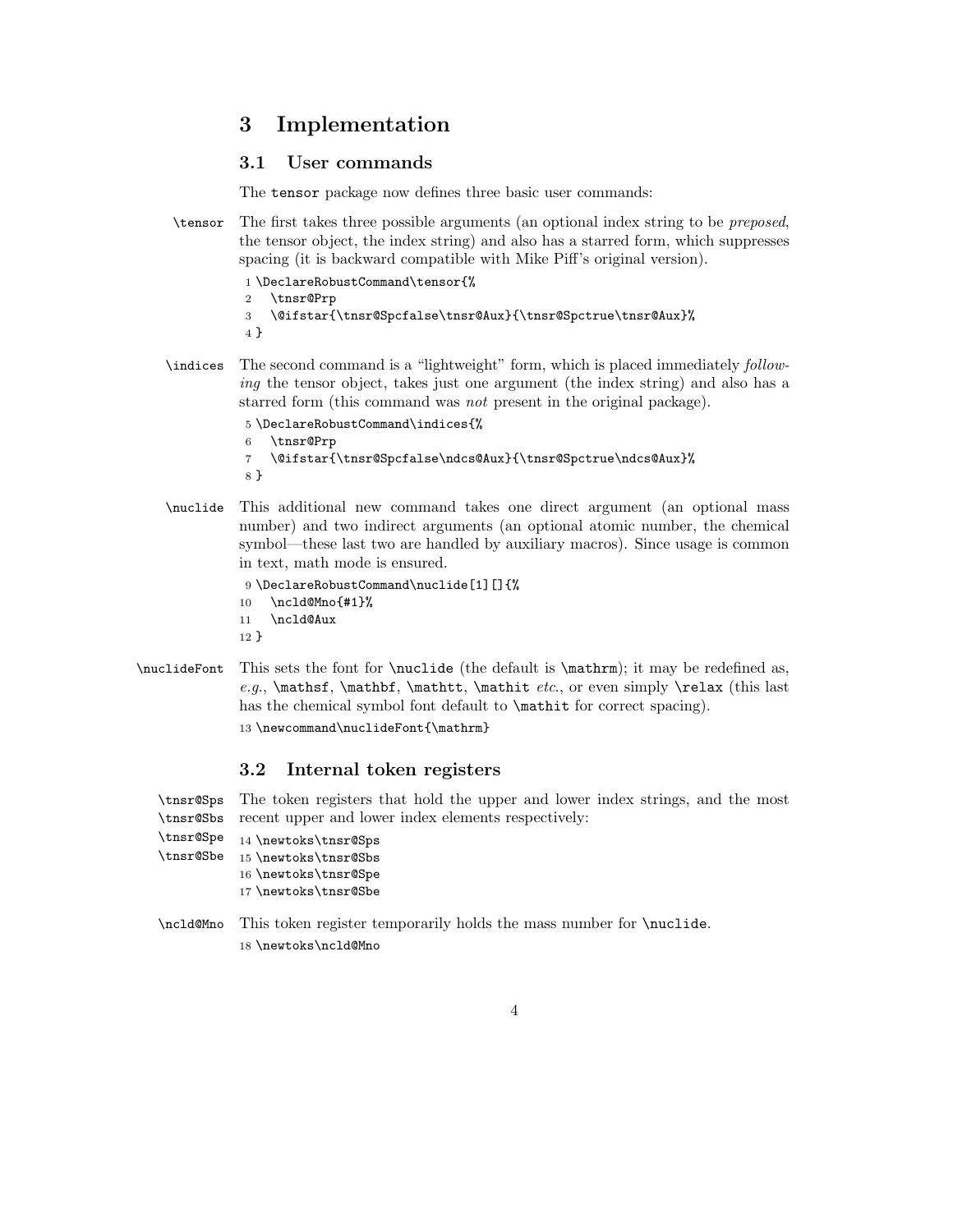### 3.3 Internal switches

\iftnsr@Spc The switch to select or suppress index element spacing. \newif\iftnsr@Spc

#### 3.4 Internal macros

```
\tnsr@Prp Here we simply reset token registers and the warning macro before commencing.
```
- \newcommand\tnsr@Prp{% \tnsr@Sps{}%
- \tnsr@Sbs{}% \let\tnsr@Wrn\relax }
- \ndcs@Aux This (lightweight) auxiliary macro for \indices takes one argument (an index string); it calls \tnsr@Set, prints the indices and then issues any warnings.

```
25 \newcommand\ndcs@Aux[1]{%
```
- \def\tnsr@Obj{}
- \tnsr@Set{#1}%
- \tnsr@Fin
- \tnsr@Wrn
- }
- \tnsr@Aux This auxiliary macro for \tensor takes three possible arguments (an optional preindex string, the tensor object, the post-index string) and passes everything via \mathpalette to \tnsr@Plt.

```
31 \newcommand\tnsr@Aux[3][]{%
32 \mathpalette{\tnsr@Plt{#1}{#3}}{#2}%
33 \tnsr@Wrn
34 }
```
\tnsr@Plt This takes four arguments (the pre-index string—may be empty, the post-index, the current math style, the tensor object) and calls \tnsr@Set separately for both pre- and post-index strings.

```
35 \newcommand\tnsr@Plt[4]{%
36 \def\tnsr@Obj{#3#4}
37 \def\reserved@a{#1}%
38 \ifx\reserved@a\@empty\else
39 \tnsr@Set{#1}%
40 \hphantom{{}\tnsr@Fin}%
41 \tnsr@Sps\expandafter{%
42 \expandafter\tnsr@Krn\expandafter{\the\tnsr@Sps}%
43 }%
44 \tnsr@Sbs\expandafter{%
45 \expandafter\tnsr@Krn\expandafter{\the\tnsr@Sbs}%
46 }%
47 \fi
48 \tnsr@Set{#2}%
```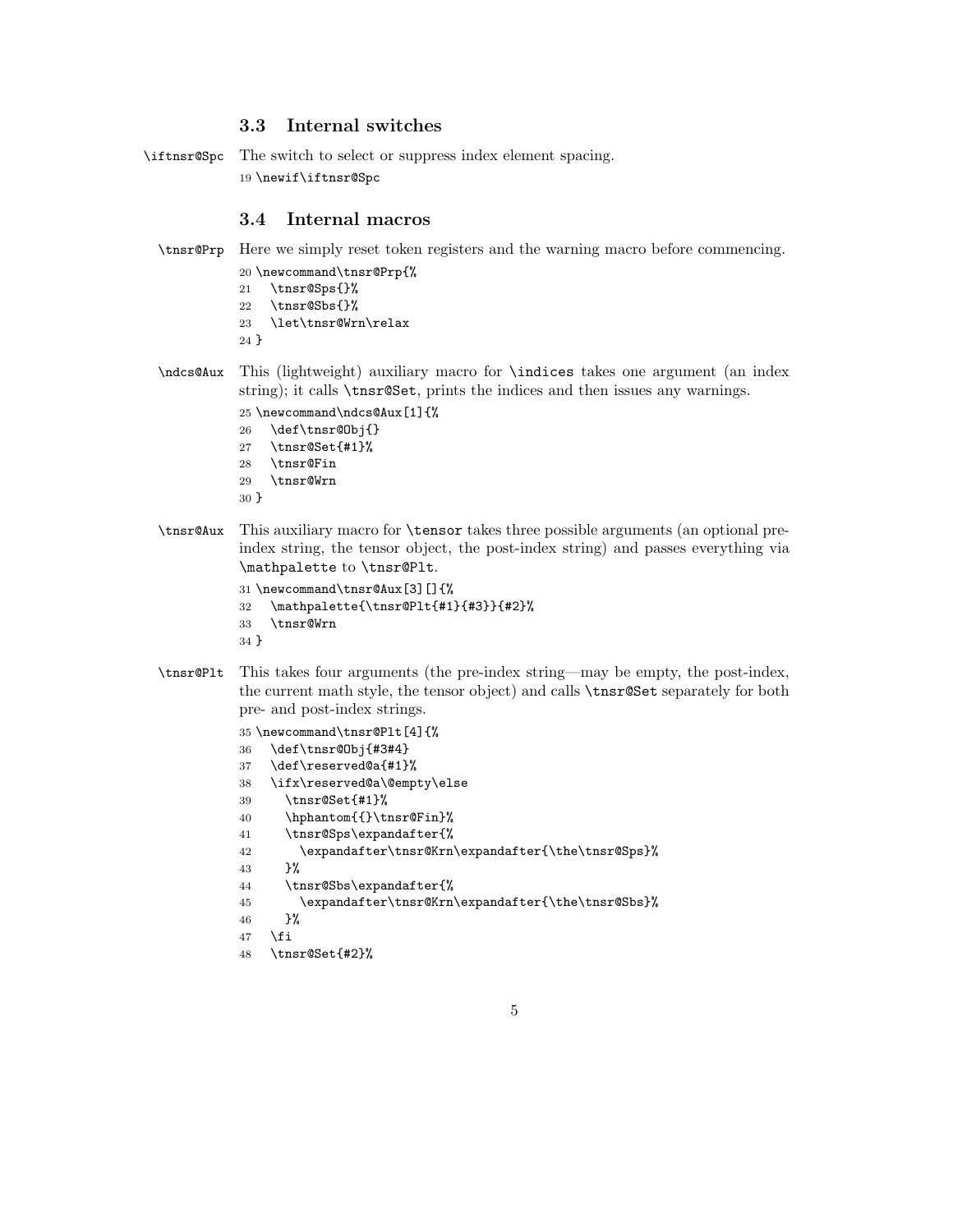#4\tnsr@Fin }

\tnsr@Set This takes one argument (a pre- or post-index string) and starts processing.

```
51 \newcommand\tnsr@Set[1]{%
52 \let\tnsr@Swx\relax
53 \tnsr@Pro#1\tnsr@Err
```
}

\tnsr@Krn This has one argument (a processed index string) and inserts the necessary offsets.

```
55 \newcommand\tnsr@Krn[1]{%
56 \settowidth\@tempdima{$\m@th\tnsr@Obj^{#1}\mkern-1mu$}%
57 \kern-\@tempdima
58 #1
59 \settowidth\@tempdima{$\m@th\tnsr@Obj$}%
60 \kern\@tempdima
61 }
```
\tnsr@Pro This is the index-string processing macro, it takes one argument (an index string):

```
62 \newcommand\tnsr@Pro[1]{%
63 \ifx#1\tnsr@Err
64 \let\tnsr@Nxt\relax
65 \else
66 \ifx#1*
67 \iftnsr@Spc
68 \gdef\tnsr@Wrn{%
69 \PackageWarning{tensor}{%
70 '*' not allowed in argument here, I am ignoring it,%
71 \MessageBreak remove it or use '\string\tensor*',%
72 }%
73 }%
74 \else
75 \let\tnsr@Swx\tnsr@Swa
76 \overline{f}77 \let\tnsr@Nxt\tnsr@Pro
78 \else
79 \ifx#1^
80 \label{cor:1} $$80 \def\tnsr@Nxt{\tnsr@Add{\tnsr@Sps}}{\tnsr@Sbs}_{\tnsr@Spe}}%81 \else
82 \iint x \neq 183 \def\tnsr@Nxt{\tnsr@Add{\tnsr@Sbs}{\tnsr@Sps}{\tnsr@Sbe}}%
84 \else
85 \tnsr@Err
86 \let\tnsr@Nxt\tnsr@Pro
87 \setminusfi
88 \overrightarrow{fi}89 \fi
90 \fi
```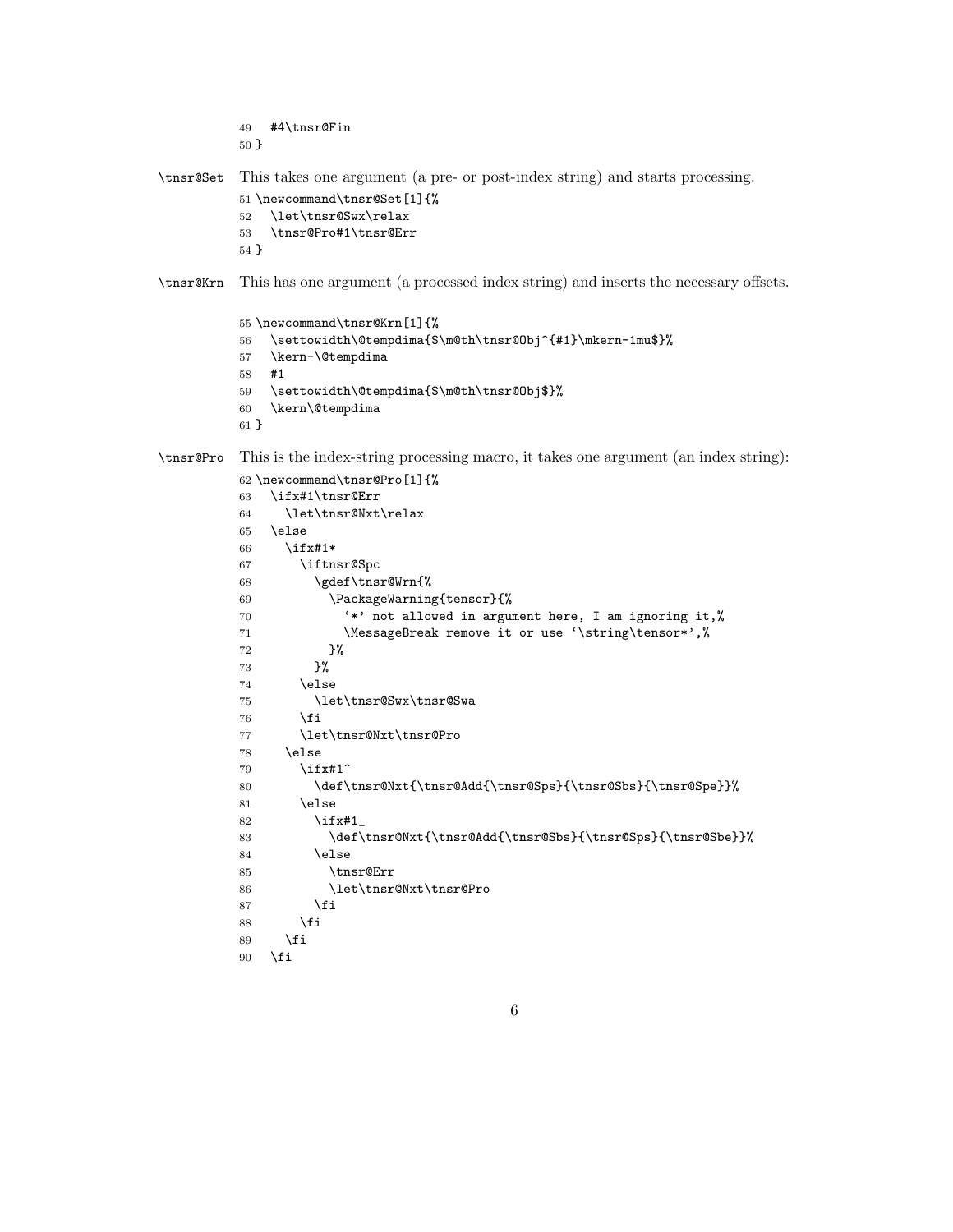- \tnsr@Nxt } \tnsr@Swa Here we flip the state of \tnsr@Swx to \tnsr@Swb. \newcommand\tnsr@Swa{\let\tnsr@Swx\tnsr@Swb} \tnsr@Swb Here we flip the state of \tnsr@Swx to \tnsr@Swa then calculate and insert the necessary padding for index alignment. \newcommand\tnsr@Swb{% \let\tnsr@Swx\tnsr@Swa \settowidth\@tempdima{\$\m@th\tnsr@Obj{}^{\the\tnsr@Spe}\$}% \settowidth\@tempdimb{\$\m@th\tnsr@Obj{}\_{\the\tnsr@Sbe}\$}% \addtolength\@tempdima{-\@tempdimb}% \ifdim\@tempdima=\z@\else \ifdim\@tempdima>\z@ \tnsr@Sbs\expandafter\expandafter\expandafter{% \expandafter\the\expandafter\tnsr@Sbs 103 \expandafter\kern\the\@tempdima 104 } \else 106 \@tempdima=-\@tempdima \tnsr@Sps\expandafter\expandafter\expandafter{% \expandafter\the\expandafter\tnsr@Sps 109 \expandafter\kern\the\@tempdima  $110 \quad \frac{1}{2}$ 111  $\overrightarrow{fi}$  \fi }
- \tnsr@Add This macro takes four arguments (the token-register target for the next index token, the token-register target for the phantom element, the token-register target for the most-recent element, the next index token). It adds the next index token to the upper or lower string and (if spacing is  $\text{o}n$ ) a place-holder (\tnsr@Hph) of the same size to the lower or upper string, respectively. It also calls \tnsr@Swx to flip state (if activated). The use of \leavevmode is necessary to avoid conflict with the color package.

```
114 \newcommand\tnsr@Add[4]{%
115 #1\expandafter{\the#1\leavevmode{#4}}%
116 \iftnsr@Spc
117 #2\expandafter{\the#2\tnsr@Hph{#4}}%
118 \fi
119 #3{\leavevmode{#4}}%
120 \tnsr@Swx
121 \tnsr@Pro
122 }
```
\tnsr@Hph The place-holder macro, uses \mathpalette to call the contents \tnsr@Mph: \newcommand\tnsr@Hph{\expandafter\mathpalette\expandafter\tnsr@Mph}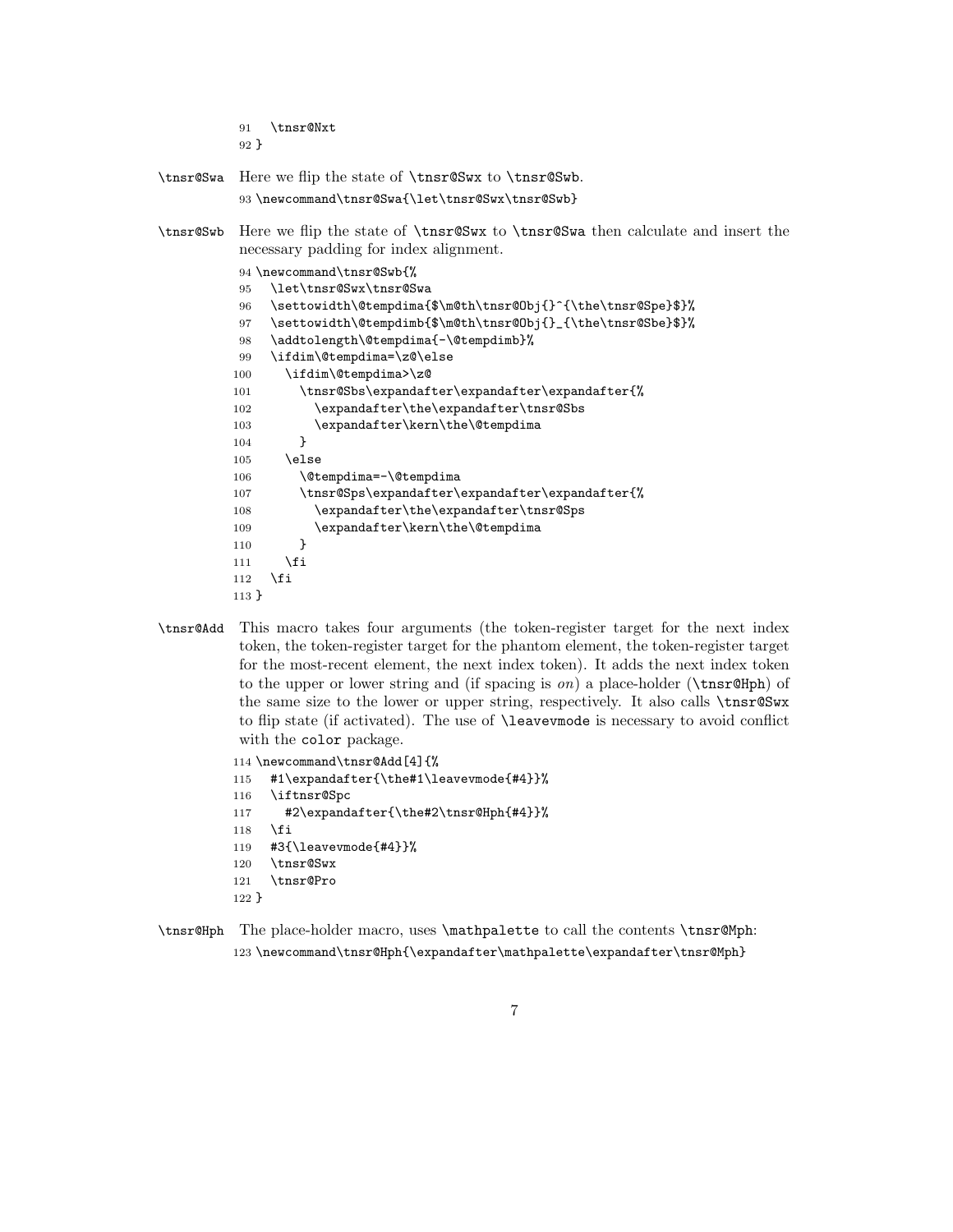\tnsr@Mph The place-holder macro contents: 124 \newcommand\tnsr@Mph[2]{% 125 \settowidth\@tempdima{\$\m@th#1{#2}\$}% 126 \makebox[\@tempdima][c]{\$\m@th#1\indexmarker\$}% 127 } \indexmarker The default (blank) placeholder for index spacing: 128 \newcommand\indexmarker{} \tnsr@Fin Finally, we put the index strings into place: 129 \newcommand\tnsr@Fin{^{\the\tnsr@Sps}\_{\the\tnsr@Sbs}} \ncld@Aux This auxiliary macro takes two arguments (an optional atomic number, a chemical symbol). The mass number is passed via \ncld@Mno. Math mode is ensured since usage is common in text. The spacing is increased by 1mu for better appearance. 130 \newcommand\ncld@Aux[2][]{% 131 \ensuremath{% 132 \tensor\*[^{\nuclideFont{\the\ncld@Mno}}\_{\nuclideFont{#1}}]% 133 {\mkern1mu{\mathit{\nuclideFont{#2}}{}}}{} 134 }% 135 } \tnsr@Err This is invoked in the only error situation considered. 136 \newcommand\tnsr@Err{%

```
137 \PackageError{tensor}{%
138 Sub/Superscript items out of order\on@line,
139 \MessageBreak some index tokens may now have been lost%
140 }{An index string has an extra or missing '<sup>o</sup>' or '_' token.}%
141 }
```
# Change History

| v1.0                                      | v2.1                                                         |
|-------------------------------------------|--------------------------------------------------------------|
| General: original version $\dots \dots 1$ | \indexmarker: added capability to<br>insert place holders  8 |
| v2.0                                      | \indices: added starred form, for                            |
| General: extended \tensor, added          | symmetry with $\text{tensor*} \dots$ 4                       |
| \indices and \nuclide, substi-            | \tnsr@Add: added \leavevmode, to                             |
| tuted \DeclareRobustCommand               | avoid color package conflict 7                               |
| for \newcommand in user com-              | \tnsr@Krn: altered spacing slightly 6                        |
| mands, documented and pack-               | \tnsr@Mph: substituted \hbox with                            |
| aged  1                                   | $\mathcal{E}$                                                |